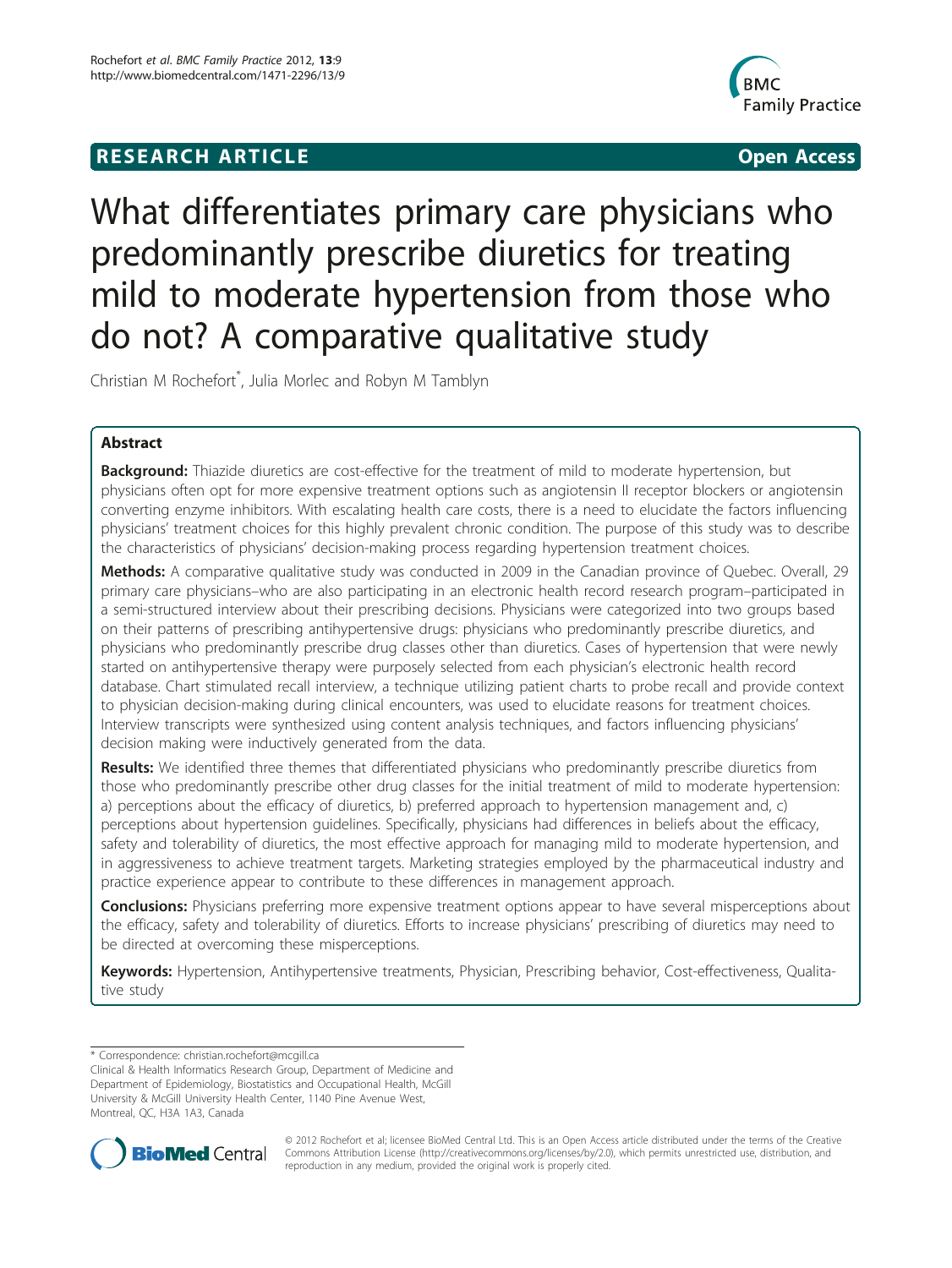# Background

Hypertension is one of the most prevalent chronic conditions worldwide. The age–and sex-adjusted prevalence of hypertension is estimated to be 28% among North American countries, whereas it is estimated to be as high as 44% in European countries [\[1-3](#page-7-0)]. Hypertension has been identified as the most important modifiable risk factor for cardiovascular morbidity and mortality [[4](#page-7-0),[5\]](#page-7-0), and pharmacotherapy is an important aspect of hypertension management [[6\]](#page-7-0). Numerous pharmacological agents exist for the treatment of hypertension, including thiazide diuretics, angiotensin converting enzyme inhibitors (ACEIs), angiotensin II receptor blockers (ARBs), calcium channel blockers (CCBs), and beta-blockers (BBs) [\[7](#page-7-0)-[9\]](#page-8-0), and these agents vary considerably in cost [\[7](#page-7-0)].

While there is evidence that specific pharmacological agents have benefits for patients with particular co-morbidities (e.g., diabetes or nephropathy) [[8\]](#page-7-0), for the majority of patients with mild to moderate hypertension, the major randomized control trials [\[10](#page-8-0),[11\]](#page-8-0), meta-analyses and systematic reviews [\[12](#page-8-0)-[16](#page-8-0)] have provided evidence that initial monotherapy with a thiazide diuretic is as equally effective as the other therapeutic agents in preventing cardiovascular mortality and morbidity. For this reason, and because they are the least costly agents [[7\]](#page-7-0), many evidence-based guidelines have recommended that low doses of diuretics should be considered as the first-line treatment of mild to moderate uncomplicated hypertension [[9,17](#page-8-0),[18](#page-8-0)].

Despite this evidence, studies demonstrate that many physicians favour more expensive alternatives such as angiotensin II receptor blockers (ARBs) or angiotensin converting enzyme inhibitors (ACEIs) for the initial treatment of patients with mild to moderate uncomplicated hypertension [[6](#page-7-0),[19\]](#page-8-0). This observation is striking given the escalation of health care expenditures, and given that hypertension is one of the most costly conditions treated by primary care physicians [[20\]](#page-8-0). It is also remarkable given that access to affordable medications has been identified as an important determinant of adherence to and persistence with hypertension treatment [\[19,21](#page-8-0),[22](#page-8-0)], and thus of improved health outcomes. To improve the cost-effectiveness of hypertension management and patients' compliance with hypertension treatment, there is a need to have a better understanding of the factors that influence physicians' decision making when selecting an antihypertensive treatment. The purpose of this study was to describe the characteristics of physicians' decision-making process regarding hypertension treatment choices.

# Methods

# Context

The study was conducted in Quebec, Canada, a province with 8.5 million residents and 16, 000 physicians. The provincial insurance agency (RAMQ) provides health insurance for all provincial residents, and pays all physicians and community pharmacists on a fee-for-service basis. Beneficiary, medical billing and pharmacy claims data can be used to create longitudinal health histories for each patient. This data has been validated [\[23\]](#page-8-0) and is frequently used for health services and epidemiological research [[24,25](#page-8-0)].

Since 2003, the Medical Office of the 21st Century (MOXXI) [[26](#page-8-0),[27](#page-8-0)], an experimental community-based clinical information system (CIS), links these databases and integrates this information into an electronic health record system to support clinical decision-making. This electronic health record provides physicians with: (1) a daily updated drug profile for each of their patients that reflects current and past medications as well as drug costs; (2) a list of health problems that includes diagnoses recorded on billings by all physicians who treat a given patient; (3) dates and reasons for emergency room visits and hospitalizations. In addition, the MOXXI system has additional features to support clinical management and decision making, including an electronic prescribing system that records treatment indications and adds them to the problem list as well as reasons for drug discontinuation orders (documentation of adverse drug events), information on past treatment, drug/ allergy and disease alerts, and various experimental decision support systems. Taking advantage of this CIS, we sought to describe the characteristics of physicians' decision-making process regarding hypertension treatment choices.

# Study design & participants

A comparative qualitative study, using chart stimulated recall interview [\[28](#page-8-0)-[30\]](#page-8-0), was conducted to elucidate differences in clinical policies that would lead physicians to prescribe cost-effective first line treatment (thiazide diuretics) rather than alternate therapeutic classes or multiple therapies to patients with mild to moderate uncomplicated hypertension within their practice. Chart stimulated recall interview is a technique by which a physician uses documentation of actual patient encounters to stimulate recall of his or her own decision-making processes while an evaluator probes the reasoning behind the decision-making [[28](#page-8-0),[30](#page-8-0)]. Chart stimulated recall interviews help address the well described discrepancy between physicians' perceived and actual behaviors, as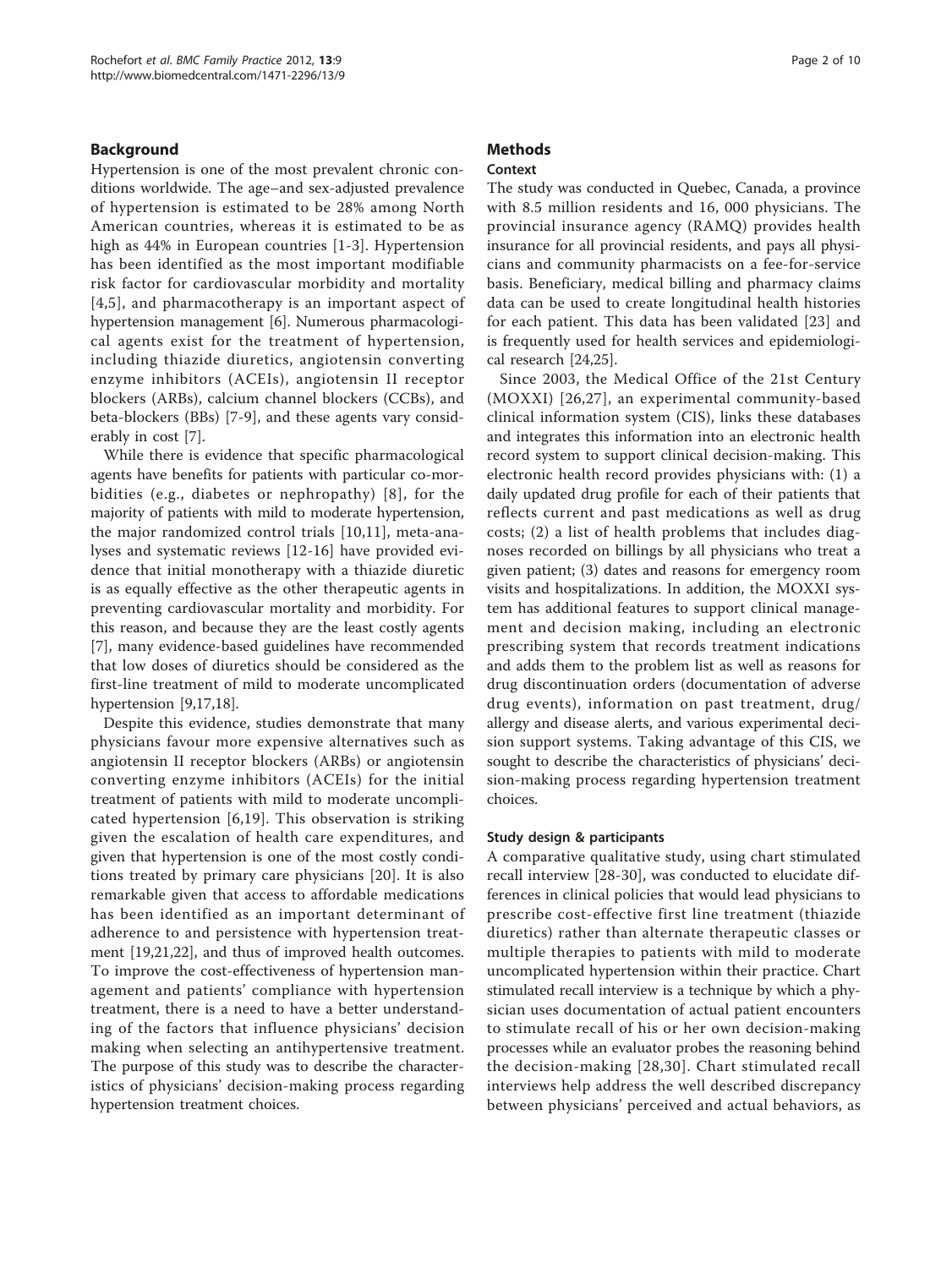well as recording bias inherent in methods based on chart review [[28\]](#page-8-0). Several studies support the validity of this method for assessing the cognitive decision-making processes that influence performance [[28](#page-8-0)-[30\]](#page-8-0).

Overall, 29 of the 80 primary care physicians using the MOXXI clinical information system (CIS) agreed to participate in a chart stimulated recall analysis of their prescribing decisions. The major reasons for declining to participate in the study were lack of time or interest. For the participating physicians, we used the MOXXI CIS system to purposely sample patients from each physician's practice who represented variations in a given physician's approach to hypertension management. We restricted the analyses to patients who were newly started on therapy (incident patients) so that we would analyse only those patients for whom the study physician was making the initial therapeutic decision. This restriction was necessary because primary care physicians often renew medications started by other physicians and their prescribing practices in these instances do not necessarily reflect their own clinical decisions [\[31](#page-8-0)]. We identified incident hypertension patients as those who had a diagnosis of hypertension by the study physician and no prior prescription for an antihypertensive drug. We first stratified all incident patients started on therapy within the last year into two groups: (1) started on diuretics alone or (2) started on calcium channel blockers (CCBs), angiotensin II receptor blockers (ARBs), angiotensin converting enzyme inhibitors (ACEIs), betablockers (BBs) either alone or in combination with other drugs. We then stratified physicians into two groups: 1) prescribed diuretics as first-line therapy for most patients, or 2) never or rarely prescribed diuretics as first-line therapy. For each physician, we randomly sampled two incident patients for the chart stimulated recall interview; one on which the physician prescribed diuretics as first line treatment and a second where alternate therapy was selected. For physicians who never or rarely prescribed diuretics, we randomly selected two patients who were started on alternate treatment.

# Chart stimulated recall

A semi-structured interview guide was developed from the literature to elucidate the factors that guided physicians' treatment choices, based on the patient characteristics to be considered in hypertension management, as well as environmental characteristics that influence physicians' prescribing and adoption of new drugs [\[32](#page-8-0)-[34](#page-8-0)]. The chart-stimulated recall interview guide was designed to start with four open-ended questions: (1) the rationale for their choice of therapy, (2) whether this was an approach used with similar patients and why, (3) how long they used this approach to treatment, and the factors that led them to adopt this strategy, and 4) the reasons for differences between the approach to the two patients (when relevant). In addition, the interview guide included a series of open-ended questions about the physician's general approach to hypertension, including: the length of time they have been treating patients for hypertension, whether they have changed their approach to hypertension treatment and why, the circumstances in which they would add a drug vs. increase the dose for existing therapy to control hypertension, the circumstances in which they would select diuretics over other classes of therapy, the sources of information used to keep informed about hypertension treatment, and the effect of the results of the ALLHAT [[11\]](#page-8-0) trial on their hypertension treatment choices.

Prior to each interview, the physician was informed as to which patients had been randomly selected from his/ her practice so that the charts could be retrieved for consultation during the interview process. A trained interviewer was provided with the names of the two selected patients and the date and type of antihypertensive therapy that had been initially prescribed. All interviews were tape-recorded with the permission of the physicians and transcribed verbatim. The study was approved by the institutional ethics review board at McGill University. Informed consent was obtained prior to any chart stimulated recall interview.

#### Analysis

Descriptive statistics were used to summarize physicians' characteristics (e.g., sex, years of practice experience) and those of their practice (i.e., mean annual patient volume, mean number of incident patients treated for uncomplicated hypertension, and mean number of patients with uncomplicated hypertension who were started on diuretics). To describe the characteristics of physicians' decision-making process regarding hypertension treatment choices, a systematic process of inductive data analysis involving content analysis was used [[35-37\]](#page-8-0). Specifically, through iterative readings of the interview transcripts, a list of codes was inductively developed to characterize sentences, paragraphs or sections of the transcripts. Codes were then compared and contrasted, and similar codes were grouped into categories to delineate emerging themes that corresponded to factors characterizing physicians' decision-making process regarding hypertension treatment choices. Quotations representing these themes were extracted from the interview transcripts, and identifying information was masked to protect the confidentiality of the informants and that of their patients. The analyses were performed independently by two of the authors (CMR and JM) who then met to discuss their codification and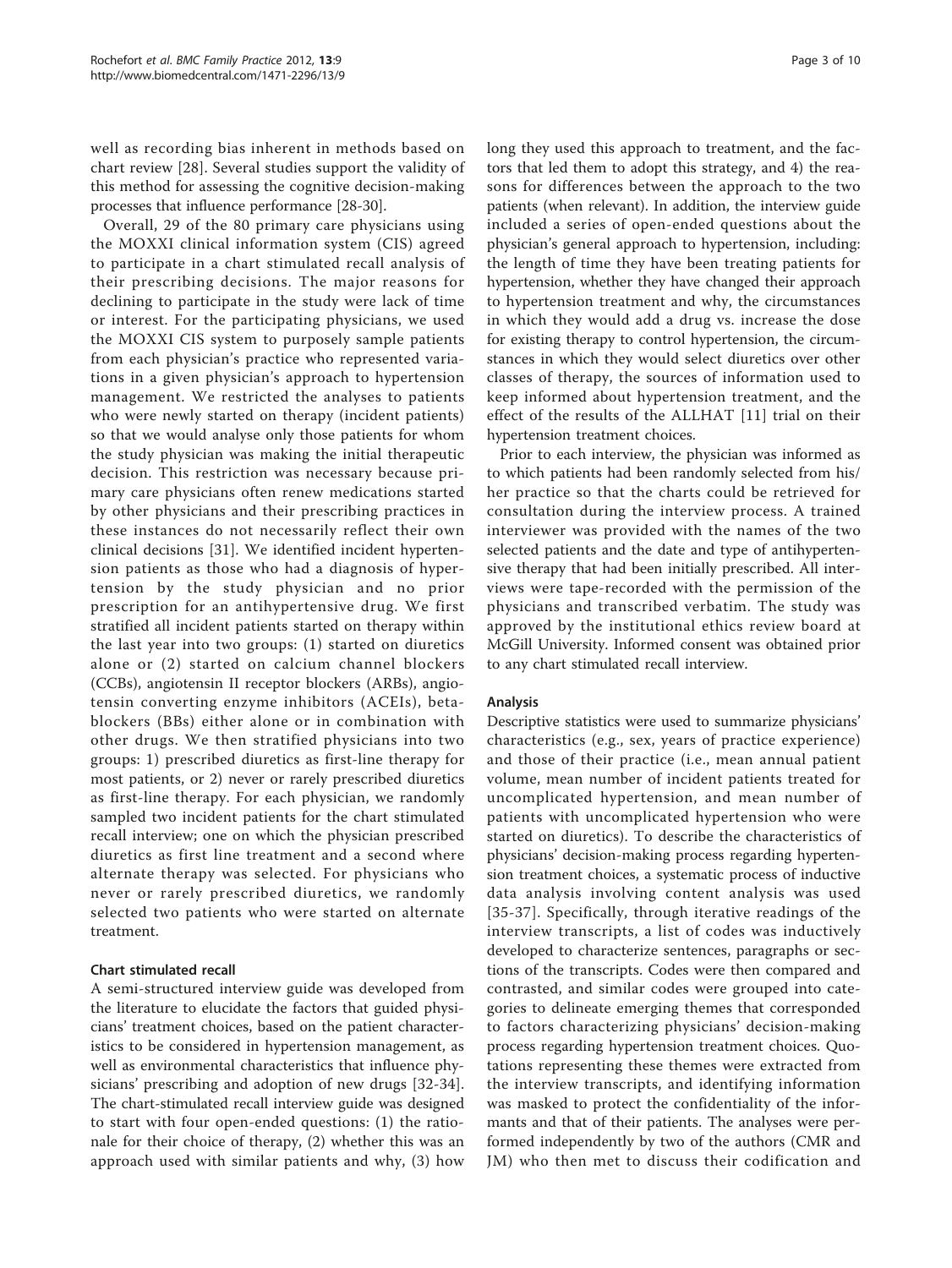categorization of the data. Any discrepancies were resolved through discussion among the research team.

# Results

On average, physicians who predominantly prescribe diuretics had fewer years of practice experience, saw fewer patients, and treated fewer new patients with uncomplicated hypertension (Table 1). On average, these physicians started four times as many patients with uncomplicated hypertension on a diuretic compared to physicians who tended to use other classes of treatment (28.2% vs. 7.2%) (Table 1). Three themes emerged from the analysis of the interview data. These themes differentiated physicians who predominantly prescribe diuretics as a first-line treatment of mild to moderate uncomplicated hypertension from those who predominantly prescribe drug classes other than diuretics: a) perception about the efficacy of diuretics, b) preferred approach to hypertension management, and c) perceptions about hypertension guidelines.

# Perceptions about the efficacy of diuretics

Physicians from both groups agreed that for patients with complicated hypertension (i.e., patients with diabetes, renal or cardiac disease) they would initiate an antihypertensive therapy with an angiotensin converting enzyme inhibitor (ACEI) or an angiotensin II receptor blocker (ARB) in order to provide these patients with the required cardiovascular or renal protection. Physicians also agreed that the target blood pressures should be < 130/80 mmHg in patients with diabetes or chronic kidney disease, and < 140/80 mmHg in patients with uncomplicated hypertension. However, physicians differed in their perceptions of the efficacy of diuretics for managing patients with mild to moderate uncomplicated hypertension. Indeed, physicians who predominantly prescribe diuretics described these drugs as being effective and as having few side effects:

"I find that diuretics are safe, effective, and inexpensive. I don't think there are any better drugs. I use

them often." (MD 18) "Unless there is a compelling indication, I usually start with that [i.e. diuretics]. Even before the ALL-HAT study, I was kind of doing that because I didn't think there was any benefit to one over the other, but with ALLHAT, it made it easier." (MD 19)

"For me a diuretic is the first line, unless there's an indication to use a different drug, such as with a diabetic patient, or a contra-indication to use diuretics, such as in a patient with a history of gout." (MD 28)

However, among physicians who predominantly prescribe drug classes other than diuretics, the perception of diuretics was the opposite:

"We always said that diuretics are among the drugs that can cause more side effects. Then, when ACE inhibitors and angiotensin II receptor blockers and those things came along, we had far fewer side effects. And most of the time, you can't control blood pressure with a diuretic alone; diuretics for us, at least for me and for lots of people here, are mainly for second line. Even for mild hypertension, we rarely start with a diuretic." (MD 8)

"Diuretics are among those drugs that have a threshold effect. Beyond 25 mg per day, you start having all sorts of adverse effects." (MD 2)

"In comparison to the other classes, I am very sceptical [about the equivalent efficacy of diuretics];  $[...]$  I find that some classes are more effective. Some drugs are more effective than others." (MD 12)

"I try to use them [i.e., diuretics], but they have side effects, including hyponatremia in older people. They also offer less protection against future morbidity [...] with more side effects." (MD 14)

|  | Table 1 Characteristics of the 29 physicians who participated in the study |  |  |  |  |  |
|--|----------------------------------------------------------------------------|--|--|--|--|--|
|  |                                                                            |  |  |  |  |  |

| <b>Characteristics</b>                                                                                  | Physicians who predominantly<br>prescribe diuretics ( $n = 13$ ) | Physicians who predominantly prescribe<br>other drug classes ( $n = 16$ ) |
|---------------------------------------------------------------------------------------------------------|------------------------------------------------------------------|---------------------------------------------------------------------------|
| Sex                                                                                                     | N(%)                                                             | N(% )                                                                     |
| Female                                                                                                  | 6(46.1)                                                          | 8(50.0)                                                                   |
| Male                                                                                                    | 7(53.9)                                                          | 8(50.0)                                                                   |
|                                                                                                         | $Mean + SD$                                                      | Mean $\pm$ SD                                                             |
| Years of practice experience                                                                            | $21.9 + 13.3$                                                    | $74.0 + 5.4$                                                              |
| Number of patients seen in 2009                                                                         | 1, 000.5 $\pm$ 544.3                                             | 1, 420.2 $\pm$ 743.6                                                      |
| Number of incident patients with uncomplicated<br>hypertension (2009)                                   | $71.8 \pm 62.9$                                                  | $99.3 + 75.1$                                                             |
| Mean proportion (%) of incident patients with uncomplicated<br>hypertension started on diuretics (2009) | $28.2\% \pm 11.3\%$                                              | $7.2\% + 4.3\%$                                                           |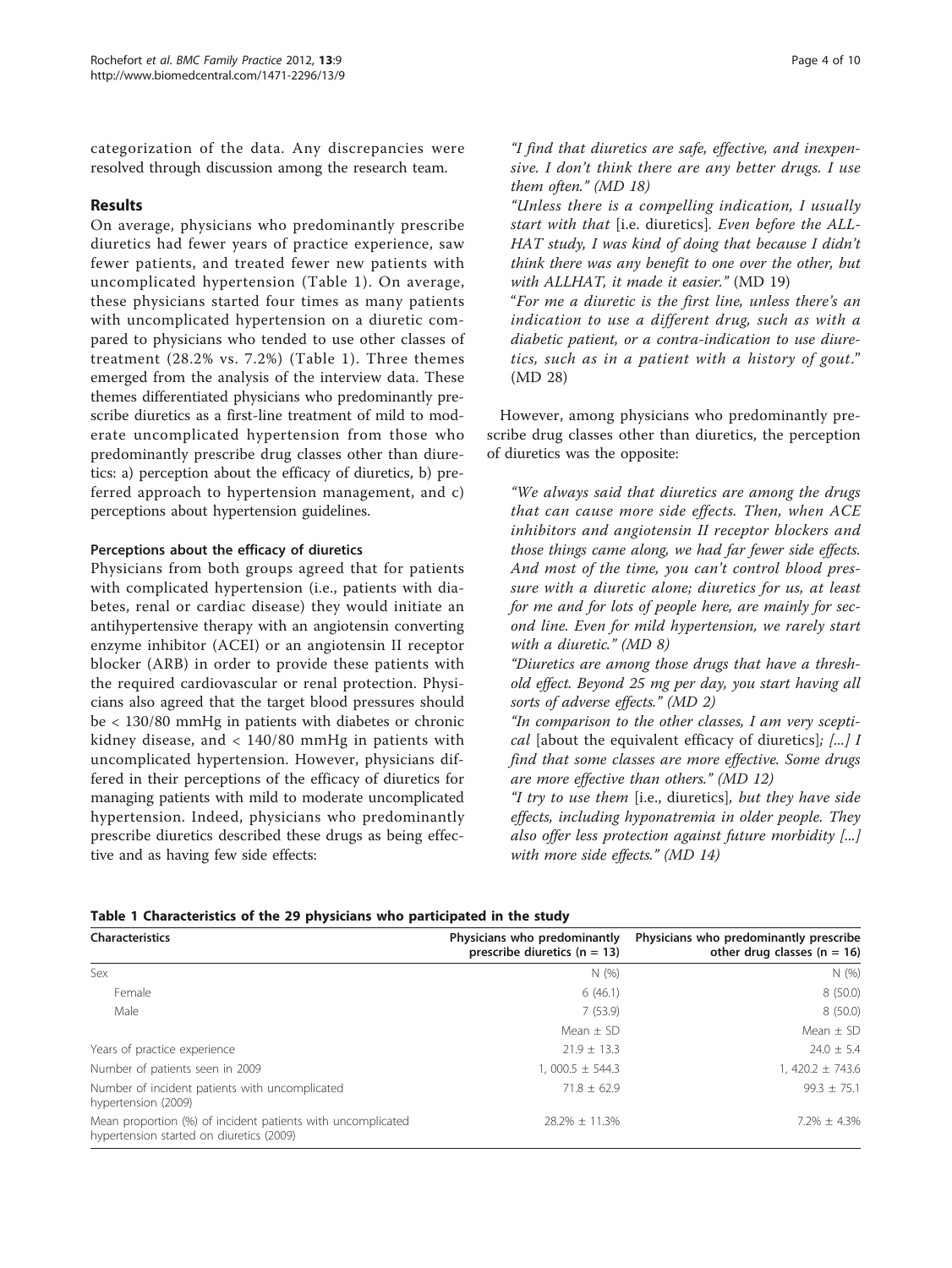Physicians who predominantly prescribe drug classes other than diuretics placed a great deal of emphasis on the frequency and the number of side effects associated with using diuretics, including electrolytic disorders (e. g., hypokalemia, hyponatremia), renal failure due to dehydration, increased urinary frequency, and orthostatic hypotension. Some of these physicians also noted that diuretics alone may not be as effective as other drug classes in reaching patients' blood pressure targets. These physicians also believed that diuretics do not provide patients with the same renal and cardiovascular protection as the other drug classes, especially the angiotensin converting enzyme inhibitors (ACEIs) and the angiotensin II receptor blockers (ARBs). This last element is further illustrated by the quotations below.

"Even if you lower a patient's blood pressure with a diuretic, that doesn't mean that this drug will save his or her life later. It does not prevent infarction or what-have-you... We're not just trying to lower the numbers; we want to stop the pathology and morbidity associated with hypertension." (MD 13)

"Diuretics may lower the blood pressure, but they don't necessarily have this protective effect on target organs that the other drug classes have" (MD 16).

# Preferred approach to hypertension management

The physicians also had divergent opinions regarding what constitutes the "best approach to hypertension management." Physicians who predominantly prescribe diuretics described themselves as having a more gradual or weighted approach for managing patients with mild to moderate hypertension. They usually initiate antihypertensive treatments gradually. For example, they will first start the patient on a low dose of a diuretic, and gradually increase the dose as needed. Then, if the hypertension is not brought under control, they will add a low dose of a second drug class, and then optimize the dose of this drug based on the patient's response. This approach is meant to avoid the side effects that could potentially result from increasing the first drug to its maximum dose:

"I usually increase the dose first, until they're at sort of a middling dose, like not the maximum, but the middle dose, and then, if that doesn't work out, I'll add a new one... because it s been shown that it's more efficient to add a second medication rather than increasing the dose." (MD 28)

"To reach my targets, I prefer to add small doses of other molecules instead of increasing the dosage of a single drug to its maximum. This is to avoid the problems of side effects...." (MD 17)

In addition, physicians who predominantly prescribe diuretics are more cautious about using new drugs with their patients as soon as these products come out on the market. They tend to wait for the evidence about the effectiveness of the new products to accumulate before inserting these drugs into their practice:

"I haven't used Aliskiren [one of the newest antihypertensive] because at the conference I went to at the University of  $X$ , they told us it is far too new to know the long-term effects." (MD 7)

In comparison, physicians who predominantly prescribe drug classes other than diuretics as first-line treatment for mild to moderate hypertension are characterized by a more aggressive approach to treating hypertension. These physicians are notably motivated by a desire to achieve their treatment targets rapidly. They prefer to initiate an antihypertensive therapy with a drug class that they believe is more potent than diuretics, and in most cases this will be an angiotensin converting enzyme inhibitor (ACEI) or angiotensin II receptor blocker (ARB). The following quotations summarize this perspective:

"I generally follow the guidelines but not for always starting with diuretics alone; for me, at this point, it s not enough, and I don't want to waste my time." (MD 3)

"Maybe I'm wrong, but I don't think that a diuretic alone can decrease the blood pressure quite significantly. For this reason, I always start with a drug that I know will quickly and significantly decrease the blood pressure." (MD 5)

"It's not typical of my practice to prescribe diuretics alone. It's possible that they are effective in very mild hypertension but generally, for moderate hypertension, diuretics alone won t work. This is why I usually start with an ARB, very often in combination with a diuretic." (MD 16)

"For moderate hypertension, that is when the patient has a diastolic pressure of about 150 mmHg, then, I know that a thiazide diuretic will not work. For me, at this point, I will start with another drug class." (MD 20)

For these reasons, these physicians usually initiate a treatment with an ACEI or an ARB. If this treatment is not effective, they prefer to increase the dose of the selected antihypertensive to the maximum tolerated by the patient before adding another drug. This is because they believe that: 1) drug combinations are associated with greater chances of experiencing adverse effects; 2) taking more than one medication for hypertension is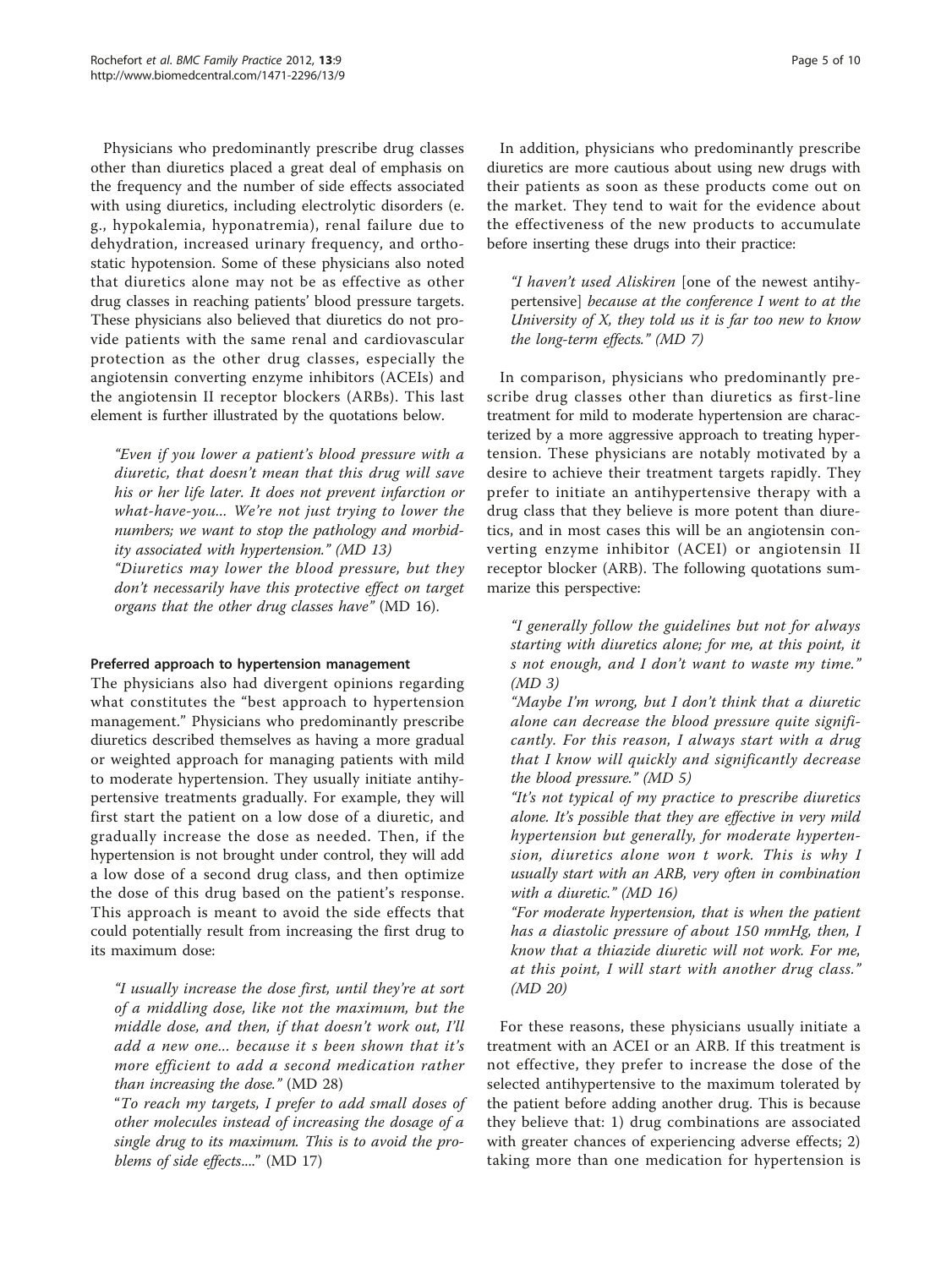associated with a reduced compliance with hypertension treatment. As such, whenever they need to prescribe more than one antihypertensive drug to a patient, they will usually prefer the combination products (e.g. an ARB or an ACE combined with a thiazide diuretic). The following quotations summarize these points:

"I treat hypertension aggressively... we've always treated hypertension aggressively. If there's no side effect, I tend to increase the drug until I get to a full dose for the drug, before I add a second one." (MD 1)

"... I think it is important to go to the maximum dose of a given drug. Because the more you add molecules, the more you increase the chances of having side effects and drug interactions." (MD 8)

"A lot of my patients are taking diuretics as an addon, usually to an ACE or an ARB. Sometimes I combine a diuretic if it comes in the same pill because in terms of compliance, if the patient takes one pill, the compliance will be better than with two. So diuretics for me are mainly an add-on to and ACE or an ARB in the greatest majority of my patients... Considered that in order to give renal protection, I prefer to give them an ACE or an ARB first. And then to bring up the target I would add after a while of taking and ACE or an ARB, I would add a diuretic, usually in combination. I would try to find a drug that has a combination product." (MD 9)

"Well, usually I like to increase to a reasonable amount, so I'll increase until there are side effects, or to the recommended dosages, and then often for medications there's a maximum dose, but it's not usually effective over a dose that's not the maximum dose. So I'll usually go to the "maximum effective dose", not necessarily that maximum tolerated dose. And then, we'll add." (MD 25)

Finally, physicians who predominantly prescribe drug classes other than diuretics as first-line treatment for mild to moderate hypertension are more inclined than physicians who predominantly use diuretics to prescribe new drugs as soon as they are on the market. These physicians also appear to be more influenced by the marketing activities of pharmaceutical companies or by their interactions with pharmaceutical representatives:

"The pharmaceutical representative brought me all sorts of data about Aliskiren [one of the newest antihypertensive], its efficacy, an excellent renal protection, etc. I've used it a few times already and I've found a very, very good response with no side effects; it has a kind of power, [...] it is a very interesting drug." (MD 29)

"I have always said to myself 'it's best to take a medication that does the job well and is not expensive' but we are so 'bombarded' with encouragement to always prescribe the 'Cadillac' drug that it's hard to resist." (MD 2)

"I think we are very solicited by pharmaceutical companies, and that they do a good job of flogging their product, since we may be prescribing too much highperformance, do-it-all drugs. I didn't remember this [the results of the ALLHAT study regarding the efficacy of diuretics]." (MD 16).

#### Perceptions about hypertension guidelines

Physicians from both groups agreed with evidence-based guidelines suggesting that patients with complicated hypertension (i.e., patients with diabetes, renal or cardiac disease) should be started on an angiotensin converting enzyme inhibitor (ACEI) or an angiotensin II receptor blocker (ARB) to ensure the required cardiovascular or renal protection. In addition, physicians from both groups agreed with the treatment targets put forward by these guidelines. However, physicians who predominantly prescribe drug classes other than diuretics believed that the guidelines (or the studies underlying them) put too much emphasis on the affordability of the diuretics, at the expense of their adverse effects and related compliance issues. When talking about their perceptions of the hypertension guidelines, these physicians also reiterated their doubts about the equivalent efficacy of the diuretics for lowering blood pressure:

"I think the results of the ALLHAT study are probably right... but I don't think this study assessed the side effects and the compliance issues associated with taking diuretics. It is true that diuretics are very, very cheap. But a lot of my patients stopped taking diuretics after a few days of treatment because they were constantly urinating..." (MD 4)

"My preferred first line drugs are ACEIs because I get a better control of the blood pressure with these drugs, and with fewer side effects. For me, diuretics are a second line option. So, I don t agree with the guidelines that suggest starting with diuretics, mainly due to the side effects of these drugs." (MD 11)

"When I use diuretics in my practice, I can observe their effects on the patients. I can see that, despite what the guidelines recommend and what the ALL-HAT study says, they are not that potent. When I introduce a diuretic alone versus when I use it in a combination with another drug, I can see that diuretics alone don't have a very strong impact on reducing the blood pressure" (MD 20).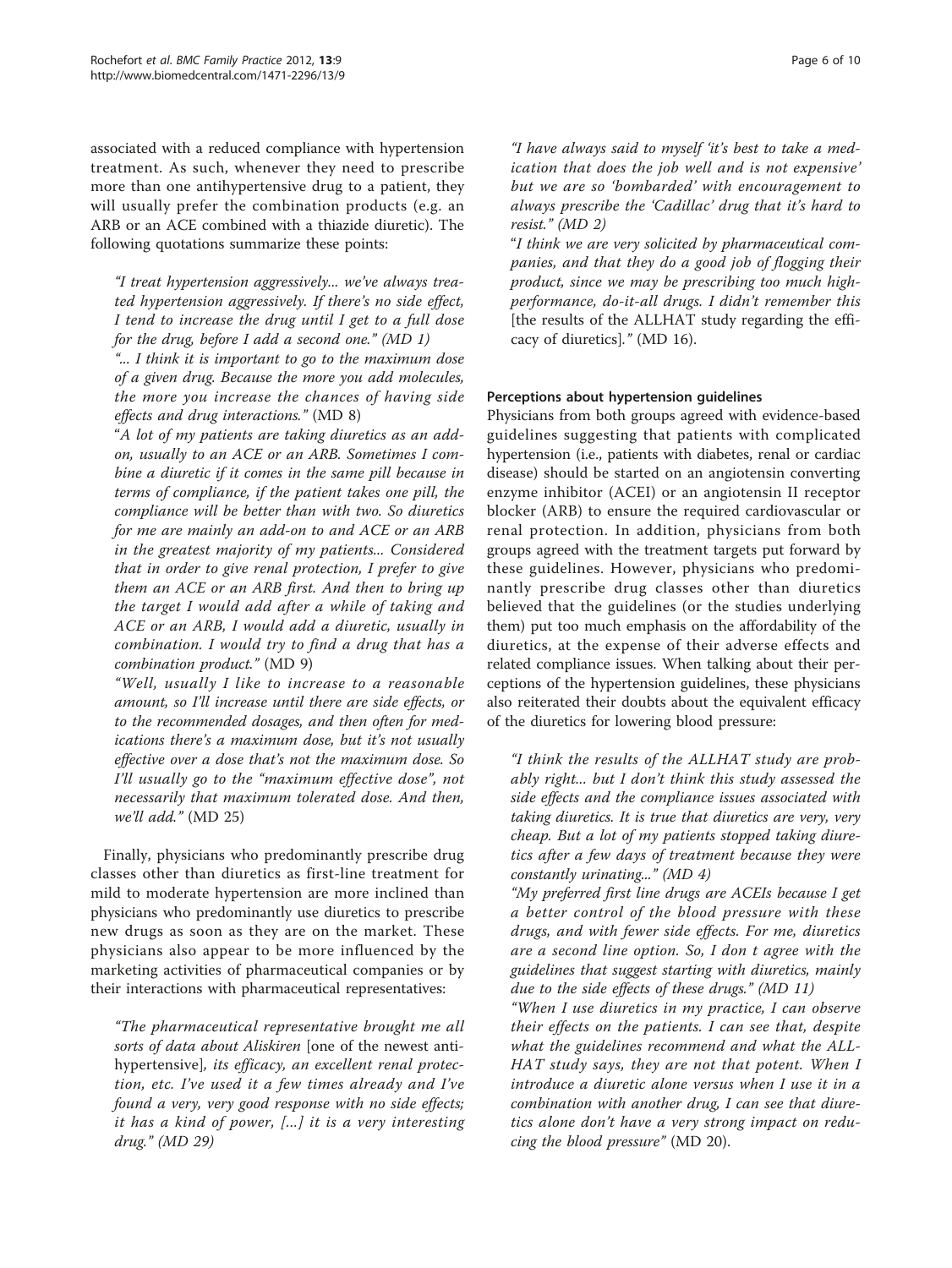# **Discussion**

Hypertension is a prevalent condition worldwide, and one of the most modifiable risk factors for cardiovascular morbidity and mortality [\[1](#page-7-0)-[5\]](#page-7-0). Despite extensive evidence suggesting that thiazide diuretics are the most cost-effective option for treating mild to moderate uncomplicated hypertension [[12](#page-8-0)-[16](#page-8-0)], physicians often opt for more expensive drugs [\[6](#page-7-0),[19\]](#page-8-0). This study sought to describe the characteristics of physicians' decisionmaking process regarding hypertension treatment choices.

We found that physicians who predominantly prescribe drug classes other than diuretics believe that diuretics are less effective than other drug classes in reaching patients' blood pressure targets. In addition, these physicians believe that diuretics generally have more side effects than more recent antihypertensive agents, such as angiotensin II receptor blockers (ARBs) or angiotensin converting enzyme inhibitors (ACEIs). Lastly, they believe that diuretics offer less protection against future morbidity and mortality. Of interest, there is no evidence to support these perceptions in the literature.

Indeed, systematic reviews and meta-analysis of major hypertension trials have provided evidence that low-dose diuretics are: a) as effective at lowering blood pressure as newer and more expensive agents such as ACEIs and ARBs, b) the most effective first-line treatment for preventing the occurrence of future cardiovascular morbidity and mortality, with results consistent across age and sex strata and, c) equally or better tolerated than the newer antihypertensive agents [\[12,16,38,39](#page-8-0)]. Despite this evidence, misperceptions about the efficacy, safety and tolerability of diuretics remain, and these misperceptions have been reported as factors that contribute to physicians' unwillingness to use diuretics for the treatment of patients with mild to moderate uncomplicated hypertension [[40-42\]](#page-8-0).

One potential explanation for these misperceptions is the influence of the marketing strategies employed by the pharmaceutical industry. We have indeed noted that physicians who predominantly prescribe drug classes other than diuretics appear to be more influenced by the marketing activities of pharmaceutical companies or by their interactions with pharmaceutical representatives. This observation is consistent with a growing body of literature suggesting that physicians' misperceptions about the efficacy of diuretics may result from: a) the extensive promotion of the newer drug classes at medical meetings and in medical journals and, b) the widespread overemphasis on the possible but unproven problems resulting from using diuretics [\[42,43\]](#page-8-0). Efforts to increase physicians' prescribing of diuretics may need to be directed at overcoming these misperceptions. In addition, an interesting area for further investigation would be an exploration of the reasons why physicians who predominantly prescribe diuretics appear to be immune to the influence of the marketing strategies employed by the pharmaceutical industry.

We also noted that physicians who predominantly prescribe drug classes other than diuretics prefer to use them as an add-on to an ACEI or an ARB in the initial phases of treatment for mild to moderate hypertension. This would appear to be contradictory. Indeed, if these physicians truly believe that diuretics cannot be used as first-line therapy for the treatment of mild to moderate hypertension due to their poorer side effects profile and their lower effectiveness in reducing patients' blood pressure compared to other drugs, why is it that diuretics can be seen as an acceptable second-line therapy? A similar inconsistency was also observed among a group of general practitioners in Germany in a recent study conducted by Kuehlein et al. [\[44\]](#page-8-0). It was observed that among patients who received an antihypertensive monotherapy (30.6%), only 8.6% where prescribed some diuretics and 1.5% received hydrochlorothiazide (HCT). However, among patients who received an antihypertensive combination therapy (69.4%), 79.0% received some diuretics, of which 80.8% had a combination with HCT [[44](#page-8-0)]. As for Kuehlein et al. [[44\]](#page-8-0), we could not find any explanation as to why diuretics' side-effects perceivable by patients when used in monotherapy should disappear in combination therapy.

In addition, we found that physicians who predominantly prescribe drug classes other than diuretics are characterized by a more aggressive approach to hypertension treatment and by a desire to reach their blood pressure targets rapidly. This approach is probably desirable given that therapeutic inertia has been identified as one of the most important modifiable factors that contribute to poor blood pressure control [[45\]](#page-8-0). Indeed, it is estimated that for middle-aged patients with uncomplicated hypertension, 43% of primary care physicians would not initiate pharmacological therapy unless systolic blood pressure is greater than 160 mmHg, and 33% would not initiate therapy unless diastolic blood pressure is greater than 95 mmHg [[43\]](#page-8-0). Moreover, in patients without complications who are currently receiving an antihypertensive therapy, 33% of physicians would not intensify therapy for a persistent systolic blood pressure of 158 mmHg and 25% would not for a persistent diastolic blood pressure of 94 mmHg [\[43](#page-8-0)]. As such, the fact that physicians who predominantly prescribe drug classes other than diuretics describe themselves as being more aggressive in managing hypertension, and as wanting to achieve their blood pressure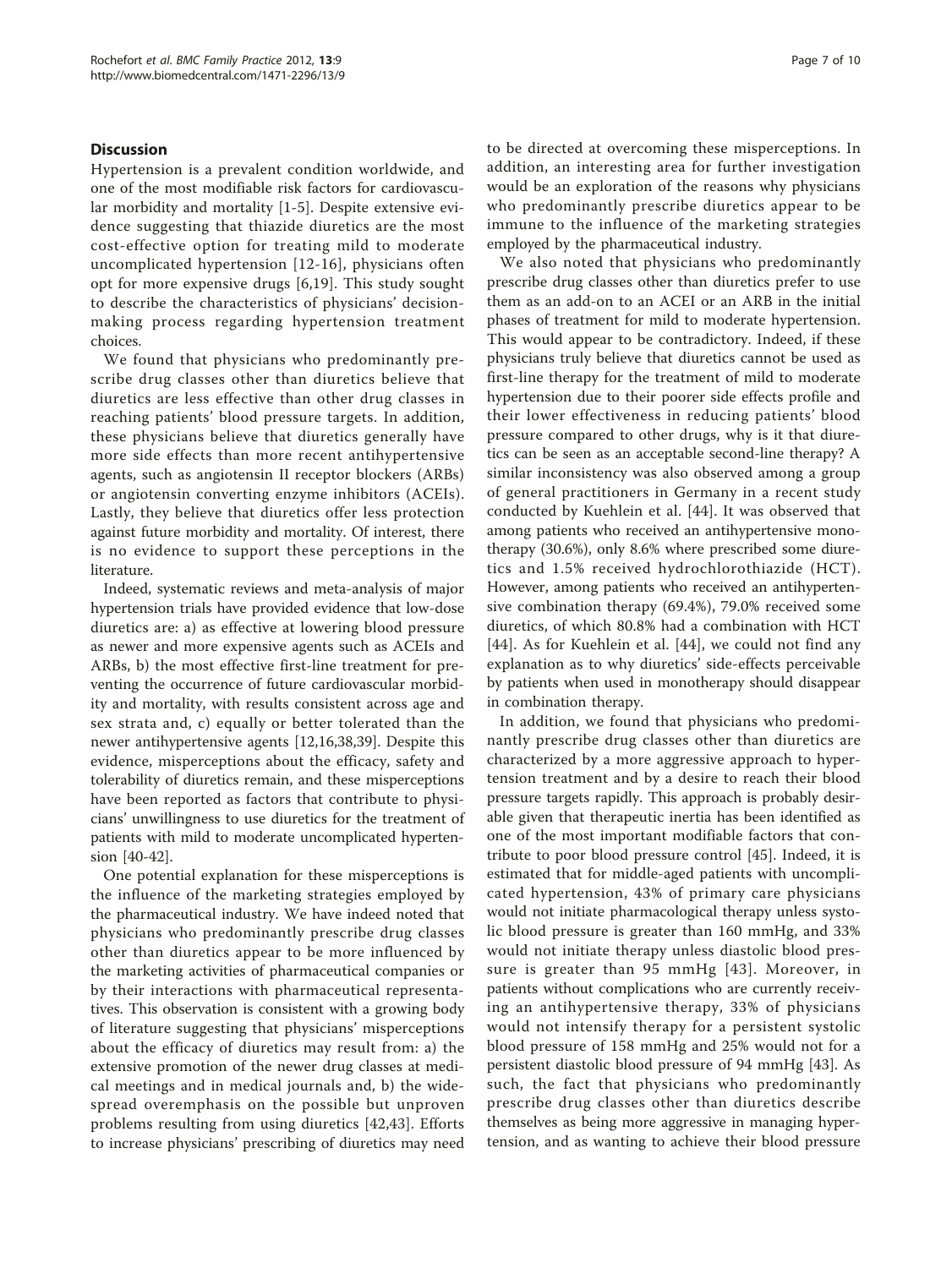<span id="page-7-0"></span>targets rapidly, is probably desirable and suggests that these physicians may be immune to clinical inertia. Additional studies are required to validate this observation, and to determine if blood pressure control rates differ between physicians who predominantly prescribe diuretics and those who predominantly prescribe other drug classes. While having an aggressive approach to the management of hypertension may be desirable, the strategy used by physicians who predominantly prescribe drug classes other than diuretics for reaching their blood pressure target may be questioned. Indeed, we have noted that these physicians often prefer to increase the dose of their initial treatment choice–which is often an ACEI or an ARB–to the maximum tolerated by the patient before adding a medication from another drug class. However, studies have shown that single drug therapy, even when maximally titrated, is at best only modestly effective in normalizing blood pressure for patients with mild to moderate hypertension [[46\]](#page-8-0). Indeed, in most patients for which blood pressure targets are difficult to achieve the use of multidrug combinations will often produce greater blood pressure reduction at lower doses of the component agents, resulting in fewer adverse events [\[47,48\]](#page-9-0).

An important strength of our study was the use of the chart stimulated recall interview approach. This method allowed us to interview physicians about their actual practice decisions with real hypertensive patients. This method offers new insights over existing methods, such as manual chart review, surveys or hypothetical case studies, as it allows physicians to reflect on their current prescribing behaviors for patients in their practice and to comment on the rationale for their treatment selection. In addition, with the growing availability of electronic medical records, the approach used in this study offers new and very interesting avenues for qualitative researchers interested in studying physicians' performance.

Our study also has several limitations. First, it was limited to a jurisdiction where a significant proportion of the vulnerable population is covered by a public drug plan. Factors influencing physicians' decisions may thus differ in other jurisdictions where patients are paying for their drugs. In addition, we investigated the factors influencing physicians' treatment choices for a single health condition. It is possible that these factors vary by type of health problem. Therefore, additional studies conducted with patients in other jurisdictions and with patients presenting a variety of health conditions are recommended.

# Conclusions

Thiazide diuretics are cost-effective for the treatment of mild to moderate uncomplicated hypertension, but

physicians often opt for more expensive treatment options such as angiotensin II receptor blockers (ARBs) or angiotensin converting enzyme inhibitors (ACEIs). This study sought to describe the characteristics of physicians' decision-making process regarding hypertension treatment choices. We found that physicians who predominantly prescribe drug classes other than diuretics appear to have several misperceptions regarding the efficacy, the safety and the tolerability of diuretics. Our data also indicate that the marketing strategies employed by the pharmaceutical industry may contribute to these misperceptions. Efforts to increase physicians' prescribing of diuretics may need to be directed to overcoming misunderstandings about the effectiveness and tolerability of these medicines.

#### Acknowledgements

Funding for this study was provided by the Canadian Institutes for Health Research (CIHR) and the Canadian Health Services Research Foundation (CHSRF). CIHR and CHSRF also provided fellowship support for Dr Rochefort.

#### Authors' contributions

All listed authors (CMR, JM, RMT): have made substantial contributions to conception and design, or acquisition of data, or analysis and interpretation of data; have been involved in drafting the manuscript or revising it critically for important intellectual content; and have given final approval of the version to be published. All authors read and approved the final manuscript.

#### Competing interests

The authors declare that they have no competing interests.

#### Received: 23 June 2011 Accepted: 29 February 2012 Published: 29 February 2012

#### References

- 1. Wolf-Maier K, Cooper RS, Banegas JR, Giampaoli S, Hense H-W, Joffres M, Kastarinen M, Poulter N, Primatesta P, Rodríguez-Altalejo F, Stegmayr B, Thamm M, Tuomilehto J, Vannuzzo D, Vescio F: [Hypertension prevalence](http://www.ncbi.nlm.nih.gov/pubmed/12746359?dopt=Abstract) [and blood pressure levels in 6 European countries, Canada, and the](http://www.ncbi.nlm.nih.gov/pubmed/12746359?dopt=Abstract) [United States.](http://www.ncbi.nlm.nih.gov/pubmed/12746359?dopt=Abstract) JAMA 2003, 289(18):2363-2369.
- 2. Hajjar I, Kotchen JM, Kotchen TA: [Hypertension: trends in prevalence,](http://www.ncbi.nlm.nih.gov/pubmed/16533126?dopt=Abstract) [incidence and control.](http://www.ncbi.nlm.nih.gov/pubmed/16533126?dopt=Abstract) Annu Rev Public Health 2006, 27:465-490.
- Cutler JA, Sorlie PD, Wolz M, Thom T, Fields LE, Roccella EJ: [Trends in](http://www.ncbi.nlm.nih.gov/pubmed/18852389?dopt=Abstract) [hypertension prevalence, awareness, treatment, and control rates in](http://www.ncbi.nlm.nih.gov/pubmed/18852389?dopt=Abstract) [United States adults between 1988-1994 and 1999-2004.](http://www.ncbi.nlm.nih.gov/pubmed/18852389?dopt=Abstract) Hypertension 2008, 52:818-827.
- 4. Kannel WB: [Blood pressure as a cardiac risk factor: prevention and](http://www.ncbi.nlm.nih.gov/pubmed/8622248?dopt=Abstract) [treatment.](http://www.ncbi.nlm.nih.gov/pubmed/8622248?dopt=Abstract) JAMA 1996, 275(4):1571-1576.
- 5. Yusuf S, Hawken S, Ôunpuu S, Dans T, Avezum A, Lanas F, McQueen M, Budaj A, Pais P, Varigos J, Lisheng L, On behalf of the INTERHEART Study investigators: [Effect of potentially modifiable risk factors associated with](http://www.ncbi.nlm.nih.gov/pubmed/15364185?dopt=Abstract) [myocardial infarction in 52 countries \(the INTERHEART Study\): case](http://www.ncbi.nlm.nih.gov/pubmed/15364185?dopt=Abstract)[control study.](http://www.ncbi.nlm.nih.gov/pubmed/15364185?dopt=Abstract) Lancet 2004, 364:937-952.
- 6. Hemmelgarn BR, Chen G, Walker R, McAlister FA, Quan H, Tu K, Khan N, Campbell N: [Trends in antihypertensive drug prescriptions and physician](http://www.ncbi.nlm.nih.gov/pubmed/18548150?dopt=Abstract) [visits in Canada between 1996 and 2006.](http://www.ncbi.nlm.nih.gov/pubmed/18548150?dopt=Abstract) Can J Cardiol 2008, 24(6):507-512.
- 7. Klarenbach SW, McAlister FA, Johansen H, Tu K, Hazel MA, Walker R, Zarnke KB, Campbell NRC, For the Canadian Hypertension Education Program: [Identification of factors driving differences in cost effectiveness](http://www.ncbi.nlm.nih.gov/pubmed/20485695?dopt=Abstract) [of first-line pharmacological therapy for uncomplicated hypertension.](http://www.ncbi.nlm.nih.gov/pubmed/20485695?dopt=Abstract) Can J Cardiol 2010, 26(5):e158-e163.
- 8. Hackam DG, Khan NA, Hemmelgarn BR, Rakin SW, Touyz RM, Campbell NRC, Padwal R, Campbell TS, Lindsay PM, Hill MD, Quinn RR, Mahon JL, Herman RJ, Shiffrin EL, Ruzicka M, Larochelle P, Feldman RD,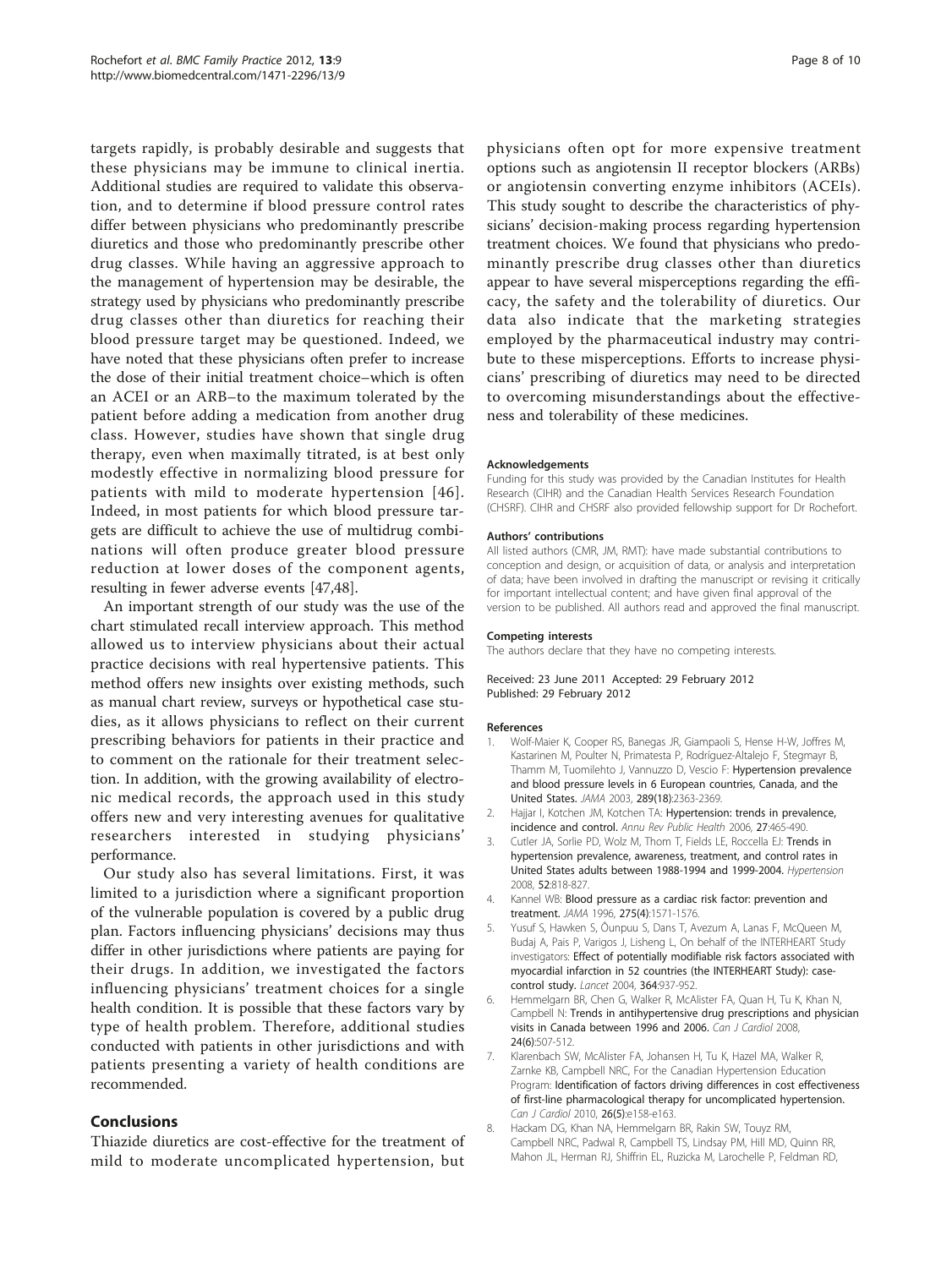<span id="page-8-0"></span>Lebel M, Poirier L, Arnold JMO, Moe GW, Howlett JG, Trudeau L, Bacon SL, Petrella RJ, Milot A, Stone JA, Drouin D, Boulanger JM, Sharma M, Hamet P, Fodor G, Dresser GK, Carruthers SG, Pylypchuk G, Burgess ED, Burns KD, Vallée M, Prasad Hamet P, Fodor G, Dresser GK, Carruthers SG, Pylypchuk G, Burgess ED, Burns KD, Vallée M, Prasad GV, Gilbert RE, Leiter LA, Jones C, Ogilvie RI, Woo V, McFarlane PA, Hegele RA, Tobe SW, Canadian Hypertension Education Program: [The 2010 Canadian Hypertension](http://www.ncbi.nlm.nih.gov/pubmed/20485689?dopt=Abstract) [Education Program recommendations for the management of](http://www.ncbi.nlm.nih.gov/pubmed/20485689?dopt=Abstract) [hypertension: Part 2](http://www.ncbi.nlm.nih.gov/pubmed/20485689?dopt=Abstract)-therapy. Can J Cardiol 2010, 26(5):249-258.

- 9. Chobanian AV, Bakris GL, Black HR, Cushman WC, Green LA, Izzo JL, Jones DW, Materson BJ, Oparil S, Wright JT, Roccella EJ, National High Blood Pressure Education Program Coordinating Committee: [The Seventh](http://www.ncbi.nlm.nih.gov/pubmed/12748199?dopt=Abstract) [Report of the Joint National Committee on Prevention, Detection,](http://www.ncbi.nlm.nih.gov/pubmed/12748199?dopt=Abstract) [Evaluation, and Treatment of High Blood Pressure: the JNC 7 Report.](http://www.ncbi.nlm.nih.gov/pubmed/12748199?dopt=Abstract) JAMA 2003, 289:2560-2572.
- 10. The ALLHAT Officers and Coordinators for the ALLHAT Collaborative Research Group: Major outcomes in high-risk hypertensive patients randomized to angiotensin-converting enzyme inhibitor or calcium channel blocker vs. diuretic: the Antihypertensive and Lipid Lowering Treatment to prevent Heart Attack Trial (ALLHAT). JAMA 2002, 288:2977-2981.
- 11. Wing LMH, Reid CM, Ryan P, Beilin LJ, Brown MA, Jennings GLR, Johnston CI, McNeil JJ, MacDonald GJ, Marley JE, Morgan TO, West MJ, For the Second Australian National Blood Pressure Study Group: [A comparison](http://www.ncbi.nlm.nih.gov/pubmed/12584366?dopt=Abstract) [of outcomes with angiotensin-converting-enzyme inhibitors and](http://www.ncbi.nlm.nih.gov/pubmed/12584366?dopt=Abstract) [diuretics for hypertension in elderly.](http://www.ncbi.nlm.nih.gov/pubmed/12584366?dopt=Abstract) N Engl J Med 2003, 348(7):583-592.
- 12. Psaty BM, Lumley T, Furberg CD, Schellenbaum G, Pahor M, Alderman MH, Weiss NS: [Health outcomes associated with various antihypertensive](http://www.ncbi.nlm.nih.gov/pubmed/12759325?dopt=Abstract) [therapies used as first-line agents: a network meta-analysis.](http://www.ncbi.nlm.nih.gov/pubmed/12759325?dopt=Abstract) JAMA 2003, 289:2534-2544.
- 13. Staessen JA, Wang JG, Thijs L: [Cardiovascular prevention and blood](http://www.ncbi.nlm.nih.gov/pubmed/12777939?dopt=Abstract) [pressure reduction: A quantitative overview updated until 1 March 2003.](http://www.ncbi.nlm.nih.gov/pubmed/12777939?dopt=Abstract) J Hypertens 2003, 21(6):1055-1076.
- 14. Staessen JA, Li Y, Thijs L, Wang JG: [Blood pressure reduction and](http://www.ncbi.nlm.nih.gov/pubmed/16156503?dopt=Abstract) [cardiovascular prevention: an update including the 2003-2004](http://www.ncbi.nlm.nih.gov/pubmed/16156503?dopt=Abstract) [secondary prevention trials.](http://www.ncbi.nlm.nih.gov/pubmed/16156503?dopt=Abstract) Hypertens Res 2005, 28(5):385-407.
- 15. Lindholm LH, Carlberg B, Samuelsson O: [Should beta blockers remain first](http://www.ncbi.nlm.nih.gov/pubmed/16257341?dopt=Abstract) [choice in the treatment of primary hypertension? A meta-analysis.](http://www.ncbi.nlm.nih.gov/pubmed/16257341?dopt=Abstract) Lancet 2005, 366:1545-1553.
- 16. Law MR, Morris JK, Wald NJ: Use of blood pressure lowering drugs in the prevention of cardiovascular disease: meta-analysis of 147 randomised trials in the context of expectations from prospective epidemiological studies. BMJ 2009, 338:1-19.
- 17. National Collaborating Centre for Chronic Conditions: Management of hypertension in adults in primary care. NICE Clinical Guidelines 18 London: Royal College of Physicians; 2006.
- 18. Whitworth JA: [2003 World Health Organization \(WHO\)/International](http://www.ncbi.nlm.nih.gov/pubmed/14597836?dopt=Abstract) [Society of Hypertension \(ISH\) statement on management of](http://www.ncbi.nlm.nih.gov/pubmed/14597836?dopt=Abstract) [hypertension.](http://www.ncbi.nlm.nih.gov/pubmed/14597836?dopt=Abstract) J Hypertens 2003, 21(11):1983-1992.
- 19. Guertin JR, Jackevicius CA, Cox JL, Humphries K, Pilote L, So DY, Tu JV, Wijeysundera H, Rinfret S, For the Canadian Cardiovascular Outcomes Research Team: The potential economic impact of restricted access to angiotensin-receptor blockers. CMAJ 2011, 18(3):E180-E186.
- 20. Simon SR, Rodriguez HP, Majumdar SR, Kleinman K, Warner C, Salem-Schatz S, Miroshnik I, Soumerai SB, Prosser LA: Economic analysis of a randomized trial of academic detailing interventions to improve use of antihypertensive medications. J Clin Hypertens 2007, 9(1):15-20.
- 21. Hill MN, Miller NH, DeGeest S, On Behalf of the American Society of Hypertension Writing Group: ASH Position Paper: adherence and persistence with taking medication to control high blood pressure. J Clin Hypertens 2010, 12(10):757-764.
- 22. Grégoire JP, Moisan J, Guibert R, Ciampi A, Milot A, Gaudet M, Côté I: [Determinants of discontinuation of new courses of antihypertensive](http://www.ncbi.nlm.nih.gov/pubmed/12160922?dopt=Abstract) [medications.](http://www.ncbi.nlm.nih.gov/pubmed/12160922?dopt=Abstract) J Clin Epidemiol 2002, 55(7):728-735.
- 23. Tamblyn R, Lavoie G, Petrella L, Monette J: [The use of prescription claims](http://www.ncbi.nlm.nih.gov/pubmed/7775999?dopt=Abstract) [databases in pharmacoepidemiological research: the accuracy and](http://www.ncbi.nlm.nih.gov/pubmed/7775999?dopt=Abstract) [comprehensiveness of the prescription claims database in Quebec.](http://www.ncbi.nlm.nih.gov/pubmed/7775999?dopt=Abstract) J Clin Epidemiol 1995, 48(8):999-1009.
- 24. Tamblyn R, Abrahamowicz M, Dauphinee D, Wenghofer E, Jacques A, Klass D, Smee S, Eguale T, Winslade N, Girard N, Bartman I, Buckeridge DL, Hanley JA: Influence of physicians' [management and communication](http://www.ncbi.nlm.nih.gov/pubmed/20585073?dopt=Abstract)

ability on patients' [persistence with antihypertensive medication.](http://www.ncbi.nlm.nih.gov/pubmed/20585073?dopt=Abstract) Arch Intern Med 2010, 170(12):1064-1072.

- 25. Cadieux G, Abrahamowicz M, Dauphinee D, Tamblyn R: [Are physicians](http://www.ncbi.nlm.nih.gov/pubmed/21206293?dopt=Abstract) [with better clinical skills on licensing examinations less likely to](http://www.ncbi.nlm.nih.gov/pubmed/21206293?dopt=Abstract) [prescribe antibiotics for viral respiratory infections in ambulatory care](http://www.ncbi.nlm.nih.gov/pubmed/21206293?dopt=Abstract) [settings?](http://www.ncbi.nlm.nih.gov/pubmed/21206293?dopt=Abstract) Med Care 2011, 49(2):156-165.
- 26. Tamblyn R, Huang A, Perreault R, Jacques A, Roy D, Hanley J, McLeod P, Laprise R: [The Medical Office of the 21st century \(MOXXI\): effectiveness](http://www.ncbi.nlm.nih.gov/pubmed/12975221?dopt=Abstract) [of computerized decision-making support in reducing inappropriate](http://www.ncbi.nlm.nih.gov/pubmed/12975221?dopt=Abstract) [prescribing in primary care.](http://www.ncbi.nlm.nih.gov/pubmed/12975221?dopt=Abstract) CMAJ 2003, 169(6):549-556.
- 27. Tamblyn R, Huang A, Kawasumi Y, Bartlett G, Grad R, Jacques A, Dawes M, Abrahamowicz M, Perreault R, Taylor L, Winslade N, Poissant L, Pinsonneault A: [The development and evaluation of an integrated](http://www.ncbi.nlm.nih.gov/pubmed/16357357?dopt=Abstract) [electronic prescribing and drug management system for primary care.](http://www.ncbi.nlm.nih.gov/pubmed/16357357?dopt=Abstract) J Am Med Inform Assoc 2006, 13(2):148-159.
- 28. Goulet F, Jacques A, Gagnon R, Racette P, Sieber W: [Assessment of family](http://www.ncbi.nlm.nih.gov/pubmed/17986671?dopt=Abstract) physicians' [performance using patient charts: Interrater reliability and](http://www.ncbi.nlm.nih.gov/pubmed/17986671?dopt=Abstract) [concordance with chart-stimulated recall interview.](http://www.ncbi.nlm.nih.gov/pubmed/17986671?dopt=Abstract) Eval Health Prof 2007, 30(4):376-392.
- 29. Guerra CE, Jacobs SE, Holmes JH, Shea JA: Are physicians discussing prostate cancer screening with their patients and why or why not? A pilot study. J Gen Intern Med 2006, 22(7):901-907.
- 30. Mann KV: Continuing medical education: Methods for both needs assessment and performance assessment. In International handbook of research in medical education: Part one. Edited by: Norman GR, van der Vleuten CPM, Newble DI. Netherlands: Kluwer Academic Publishers; 2002:415-460.
- 31. Greving JP, Denig P, Jan van der Veen W, Beltman FW, Sturkenboom MCJM, Haaijer-Ruskamp FM: [Determinants for the adoption](http://www.ncbi.nlm.nih.gov/pubmed/16959390?dopt=Abstract) [of angiotensin II receptor blockers by general practitioners.](http://www.ncbi.nlm.nih.gov/pubmed/16959390?dopt=Abstract) Soc Sci Med 2006, 63(11):2890-2898.
- 32. Jacoby A, Smith M, Eccles M: [A qualitative study to explore influences on](http://www.ncbi.nlm.nih.gov/pubmed/12817357?dopt=Abstract) general practitioners' [decisions to prescribe new drugs.](http://www.ncbi.nlm.nih.gov/pubmed/12817357?dopt=Abstract) Br J Gen Pract 2003, 53:120-125.
- 33. Prosser H, Walley T: [New drug uptake: qualitative comparison of high](http://www.ncbi.nlm.nih.gov/pubmed/14507803?dopt=Abstract) [and low prescribing GPs](http://www.ncbi.nlm.nih.gov/pubmed/14507803?dopt=Abstract)' attitudes and approach. Fam Pract 2003, 20(5):583-591.
- 34. Prosser H, Almond S, Walley T: Influences on GPs' [decision to prescribe](http://www.ncbi.nlm.nih.gov/pubmed/12509373?dopt=Abstract) new drugs-[the importance of who says what.](http://www.ncbi.nlm.nih.gov/pubmed/12509373?dopt=Abstract) Fam Pract 2003, 20(1):61-68.
- 35. Miles MB, Huberman M: Qualitative data analysis: an expanded source book. 2 edition. Thousand Oaks: Sage; 1994.
- 36. Patton MQ: Qualitative research and evaluation methods. 3 edition. Thousand Oaks: Sage; 2001.
- 37. Mintzberg H: An emerging strategy of direct research. Adm Sci Q 1979, 24:582-589.
- 38. Wright JM, Musini VM: First-line drugs for hypertension. Cochrane Database of Syst Rev 2009, 3:CD001841.
- 39. Turnbull F, Blood Pressure Lowering Treatment Trialists' Collaboration: [Effects of different blood-pressure-lowering regimens on major](http://www.ncbi.nlm.nih.gov/pubmed/14615107?dopt=Abstract) [cardiovascular events: results of prospectively-designed overviews of](http://www.ncbi.nlm.nih.gov/pubmed/14615107?dopt=Abstract) [randomised trials.](http://www.ncbi.nlm.nih.gov/pubmed/14615107?dopt=Abstract) Lancet 2003, 362(9395):1527-1535.
- 40. Ubel PA, Jepson C, Asch DA: [Misperceptions about beta-blockers and](http://www.ncbi.nlm.nih.gov/pubmed/14687255?dopt=Abstract) [diuretics: a national survey of primary care physicians.](http://www.ncbi.nlm.nih.gov/pubmed/14687255?dopt=Abstract) J Gen Intern Med 2003, 18(12):977-983.
- 41. Ernst ME, Moser M: [Use of diuretics in patients with hypertension.](http://www.ncbi.nlm.nih.gov/pubmed/19940300?dopt=Abstract) N Engl J Med 2009, 361(22):2153-2164.
- 42. Moser M: [Why are physicians not prescribing diuretics more](http://www.ncbi.nlm.nih.gov/pubmed/9628713?dopt=Abstract) [frequently in the management of hypertension?](http://www.ncbi.nlm.nih.gov/pubmed/9628713?dopt=Abstract) JAMA 1998, 279(22):1813-1816.
- 43. Avorn J: [Transforming trial results into practice change: the final](http://www.ncbi.nlm.nih.gov/pubmed/20498412?dopt=Abstract) [translational hurdle: Comment on](http://www.ncbi.nlm.nih.gov/pubmed/20498412?dopt=Abstract) "Impact of the ALLHAT/JNC7 [Dissemination Project on thiazide-type diuretic use](http://www.ncbi.nlm.nih.gov/pubmed/20498412?dopt=Abstract)". Arch Intern Med 2010, 170(10):858-860.
- 44. Kuehlein T, Laux G, Gutscher A, Goetz K, Szecsenyi J, Campbell S, Steinhaeuser J: [Diuretics for hypertension: an inconsistency in primary](http://www.ncbi.nlm.nih.gov/pubmed/21208153?dopt=Abstract) [care prescribing behaviour.](http://www.ncbi.nlm.nih.gov/pubmed/21208153?dopt=Abstract) Curr Med Res Opin 2011, 27(3):497-502.
- 45. Cushman WC, Basile J: Achieving blood pressure goals: why aren't we? J Clin Hypertens 2006, 8(12):865-872.
- 46. Hyman DJ, Pavlik VN: [Self-reported hypertension treatment practices](http://www.ncbi.nlm.nih.gov/pubmed/10927724?dopt=Abstract) [among primary care physicians: blood pressure thresholds, drug](http://www.ncbi.nlm.nih.gov/pubmed/10927724?dopt=Abstract)